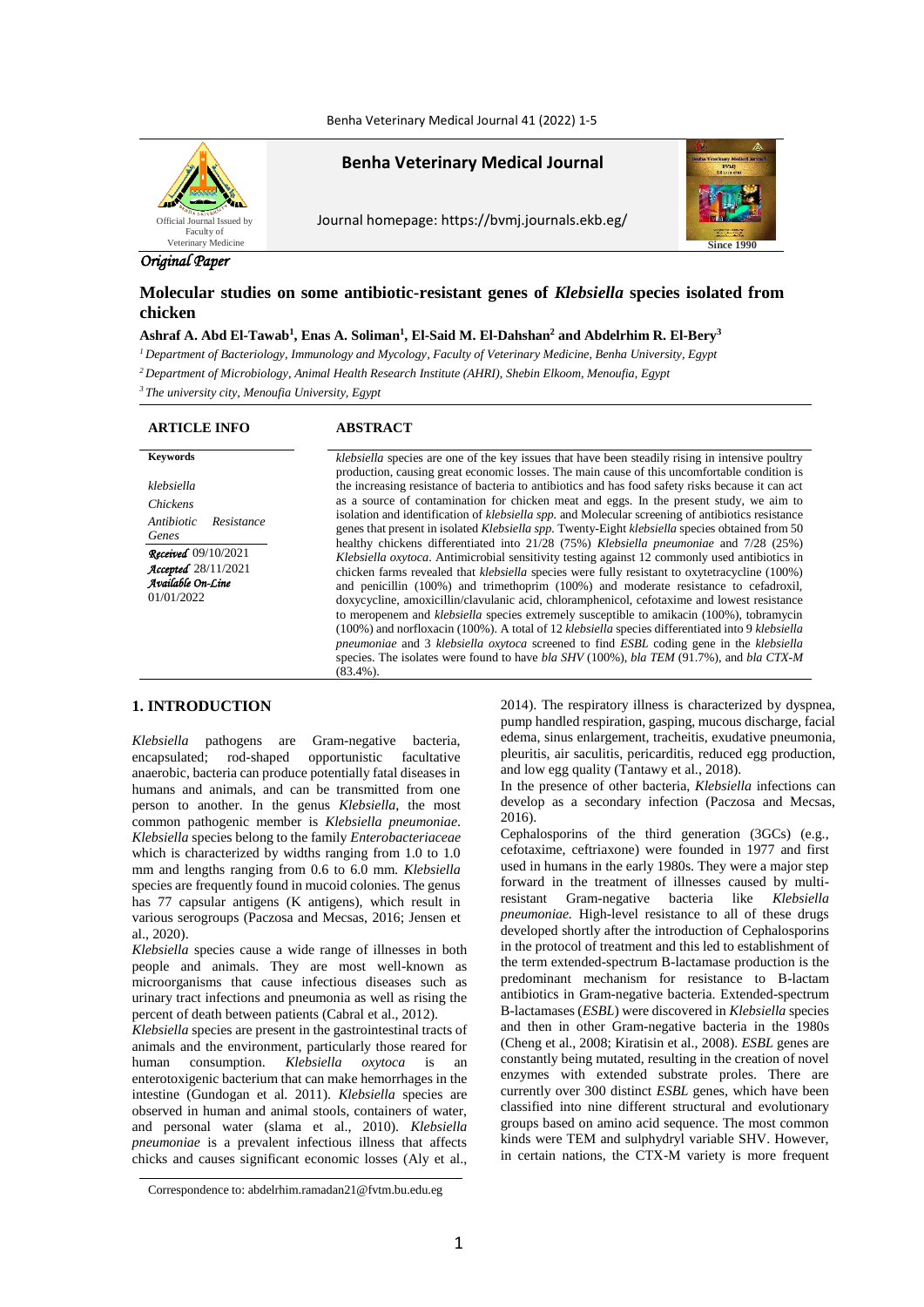(Paterson et al., [2003\)](tel:2003). Temoniera (TEM), sulfhydryl variable (SHV), and cefotaximase are the three types of proteins (Cabral et al., 2012).

The identification of TEM and SHV genes by molecular methods in ESBL generating bacteria, as well as their antibiotic resistance pattern, might provide important information regarding their epidemiology (Jain and Mondal, [2008\)](tel:2008).

PCR techniques identify pathogens in a sensitive and specific manner, and they may distinguish virulent bacteria from virulent individuals of the same species. Because they are highly established and, when employed as culture confirmation tests, are reliable, quick, and sensitive, PCRbased methods are increasingly being used in microbiology research (Olsen, 2000).

The goal of this study was to find out more about Klebsiella species obtained from poultry farms in Menoufia Governorate by monitoring the development of antibiotic resistance and evaluation the diversity of *ESBL* genes in *Klebsiella oxytoca* and *Klebsiella pneumoniae* isolated from chicken.

# **2. MATERIAL AND METHODS**

#### *2.1. Collection of samples*

Lung, kidney, liver, intestine were collected from 50 chicken under sterile conditions and sent to the laboratory in an ice box as quickly as possible.

#### *2.2. Isolation and identification of Klebsiella species*

Samples were cultivated into nutrient broth and incubated aerobically at 37℃ for 18-24 hours. A loopful of inoculated nutrient broth was streaked onto MacConkey agar medium. the inoculated medium was incubated aerobically at 37℃ for 24-48 hours and then examined for bacterial growth. Suspected colonies were sub cultured onto XLD and EMB. After incubation, colonies culture characters and morphological characters were studied. Biochemical tests including, catalase, oxidase, indole production, methyl red, Voges- Proskauer, citrate utilization, lactose fermentation and H2S production were used for *Klebsiella spp.*  Identification (Trivedi et al., 2015).

## *2.3. Antibiotic sensitivity Test (Chess brough, 2000)*

All Isolated *Klebsiella spp.* were tested for their sensitivity to antibiotics with the disc diffusion test on Mueller-Hinton Agar. All disks used in the disc diffusion test were obtained from Oxoid, England. The culture turbidity was adjusted to 0.5 McFarland standards. The sterile cotton swab was dipped into the suspension and spread evenly over the entire Mueller Hinton Agar surface. The antibiotics discs were placed onto the surface of the inoculated plates and incubated at 37°C for 16-18 hrs. The diameter of inhibitory zones on several antibiotic discs was measured and compared to an antibiotic sensitivity testing sheet to obtain the result (resistant or sensitive) for isolated *klebsiella* species. This testing sheet is based on CLSI (2017) (Clinical Laboratory Standards Institute).

## *2.4. Molecular characterization of some antibioticresistance gene of klebsiella species by polymerase chain reaction (PCR)*

Twelve *klebsiella* species differentiated into nine *klebsiella pneumoniae* and three *klebsiella oxytoca* were subjected to PCR test in PCR unit in Animal Health Research Institute, Dokki, Giza, Egypt.

#### *2.5*. *DNA extraction*

Chromosomal DNA extraction from samples was performed using the QIAamp DNA Mini kit instructions. Briefly, 200µl of the sample suspension was incubated with 20 μl QIAGEN protease and 200µl of lysis buffer at 56°C for 10 min. After incubation, 200µl of 100% ethanol was added to the lysate. The sample was then washed and centrifuged following the manufacturer's recommendations.

## *2.6. PCR primers, Master Mix and cycling conditions*

The PCR primers sequences and their amplified products were indicated in table 1. These primers were synthesized by Metabion Company, (Germany). The preparation of master mix was based on Emerald Amp GT PCR master mix Code No. RR310Akit (Takara), as stated in table 2

For all genes the PCR cycling conditions were Frist denaturation at 94˚C/5 min, second denaturation 94˚C/30 sec, annealing at 54˚C/40 sec and extension at 72˚C/45 sec for 35 cycles with final extension at 72˚C/10 min.

Table (1) the primer sequences and their amplified products for antibiotic-resistance gene of *klebsiella* species genes

| Gen<br>e                                                                                                   | Sequence $(5'-3')$                                                                                | <b>PCR</b><br>product          | Reference                   |  |  |  |  |
|------------------------------------------------------------------------------------------------------------|---------------------------------------------------------------------------------------------------|--------------------------------|-----------------------------|--|--|--|--|
| bla<br>TE<br>M                                                                                             | F- ATCAGCAATAA-<br><b>ACCAGC</b><br>R-CCCCGAAGAAC-<br><b>GTTTTC</b>                               | 516 bp                         | Colom et al.,               |  |  |  |  |
| bla<br>SHV                                                                                                 | F- AGGATTGACTG-<br><b>CCTTTTTG</b><br>R-ATTTGCTGATT-<br><b>TCGCTCG</b>                            | 392 bp                         | 2003                        |  |  |  |  |
| bla<br><b>CTX</b><br>$-M$                                                                                  | F- ATG TGC AGYA-CC<br><b>AGT AAR GTK ATG GC</b><br>R TGG GTR AAR TAR<br>GTS ACC AGA AYC<br>AGC GG | 593 bp                         | Archambault<br>et a.l, 2006 |  |  |  |  |
| F: Forward, R: Reverse                                                                                     |                                                                                                   |                                |                             |  |  |  |  |
| Table (2) the master mix preparation                                                                       |                                                                                                   |                                |                             |  |  |  |  |
| Component                                                                                                  |                                                                                                   | Volume/reaction                |                             |  |  |  |  |
| PCR master mix Emerald Amp GT (2x<br>premix)                                                               |                                                                                                   | $12.5 \mu$ l                   |                             |  |  |  |  |
| Water of PCR grade<br>Primer for the Forward (20 pmol)<br>Primer for the Reverse (20 pmol)<br>DNA template |                                                                                                   | 5.5 µl<br>1 µl<br>1 µl<br>5 µl |                             |  |  |  |  |

#### *2.7. Analysis of the PCR Products*

Electrophoresis in agarose gel (Sambrook et al., 1989) Warm agarose was put directly into the gel casting equipment with the appropriate comb in apposition and allowed to polymerize at room temperature. After removing the comb, the electrophoresis tank was filled with TBE buffer. Each uniplex PCR product requires twenty μl, negative control and positive control were loaded to the gel. The power supply ranged from 1 to 5 volts per centimeter of tank length. After around 30 minutes, the run was terminated and the gel was moved to the UV cabinet. A gel documentation system photographed the gel, and the data was evaluated using computer software.

The Total 25 μl

# **3. RESULTS**

## *3.1. Isolation and identification of klebsiella species*

Bacteriological examination revealed that *Klebsiella* species isolates were recovered from 200 samples with overall prevalence 28 (14%). Isolates of *klebsiella* species were differentiated into 21/28 (75%) *Klebsiella pneumoniae* and 7/28 (25%) *Klebsiella oxytoca. Klebsiella* isolates produced pink colored mucoid colony on MacConkey agar that give positive reaction for catalase test, vogues Proskauer test,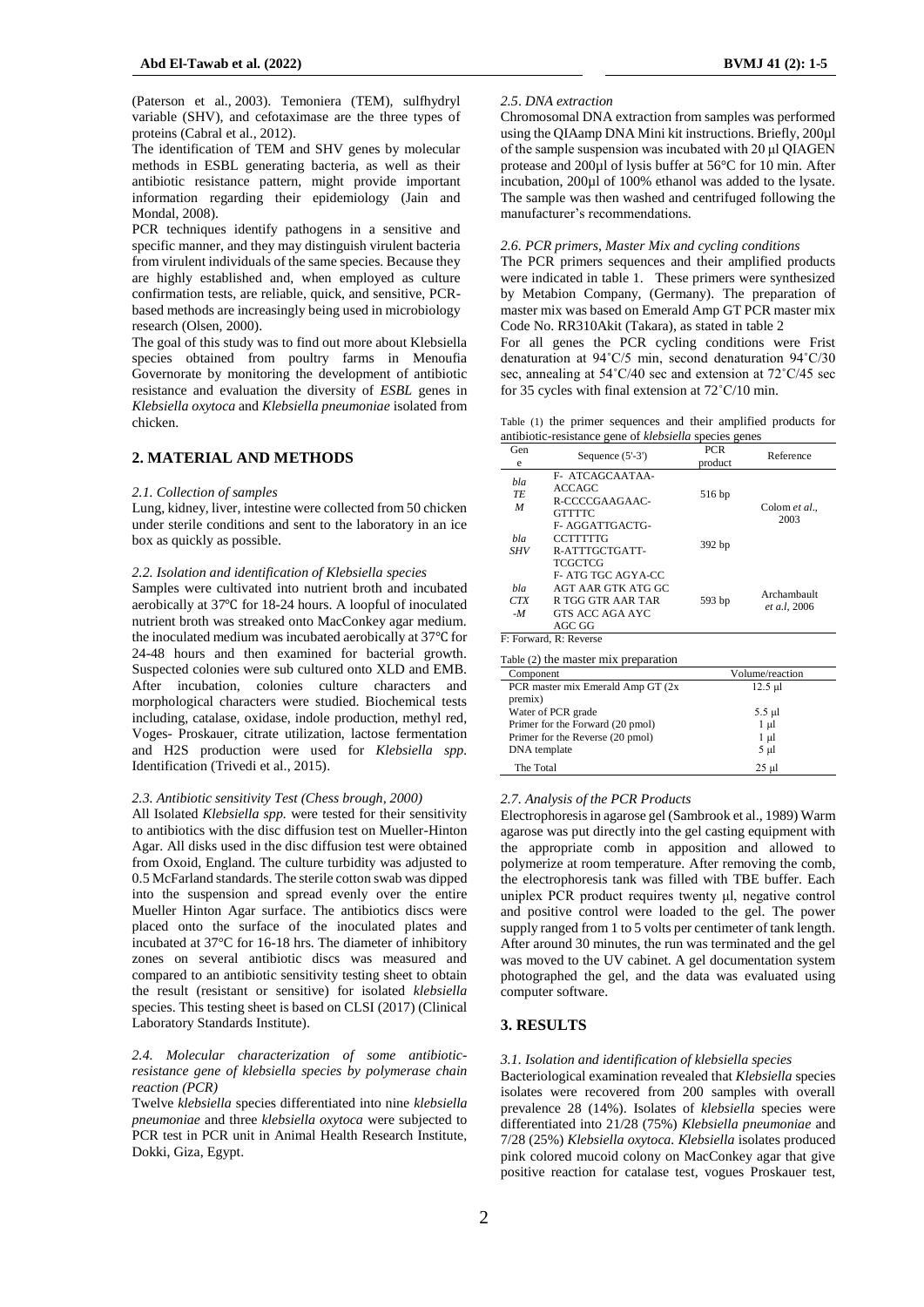citrate test and urease test. Meanwhile the isolates were negative for indole, oxidase and methyl red tests.

#### *3.2. Antibiotic sensitivity test*

Results of twenty-one *klebsiella peumoniae* and seven *klebsiella oxytoca* tested by antibiotic sensitivity test against 12 commonly used antibiotics in chicken farms were demonstrated by table 3 and 4.

Table (3): Patterns of antibiotic sensitivity and resistance for (21) *klebsiella pneumoniae*

| Antibiotic (oxoid)    | Sensitive |          |                | Intermediate | Resistant |          |
|-----------------------|-----------|----------|----------------|--------------|-----------|----------|
|                       | No.       | (%)      | No.            | (% )         | No.       | (% )     |
| $T(30 \mu g)$         | 0         | $\theta$ | $\Omega$       |              | 21        | 100      |
| $TR(5 \mu g)$         | 0         | $\Omega$ | 0              |              | 21        | 100      |
| $P(10 \text{ units})$ | 0         | 0        | 0              | $\Omega$     | 21        | 100      |
| CFD $(30 \mu g)$      |           | 5        | 4              | 19           | 16        | 76       |
| DO $(30 \mu g)$       | 9         | 43       | 7              | 33           | 5         | 24       |
| $CTX(30 \mu g)$       | 13        | 62       |                | 33           |           | 5        |
| AMC $(30 \mu g)$      | 14        | 67       | 3              | 14           | 4         | 19       |
| $C(30 \mu g)$         | 16        | 76       | $\overline{c}$ | 10           | 3         | 14       |
| MEM (10 µg)           | 19        | 90       | 2              | 10           | $\Omega$  | $\Omega$ |
| $\text{Tab}(10)$      | 21        | 100      | $\theta$       | $\Omega$     |           | 0        |
| Ak $(30 \mu g)$       | 21        | 100      | 0              |              |           | 0        |
| Nor $(10 \mu g)$      | 21        | 100      | 0              |              |           | $\theta$ |

T**:** Oxytetracycline**,** TR: Trimethoprim**,** P: Penicillin G, CFD: Cefadroxil**,** DO: Doxycycline, CTX: Cefotaxime, AMC: Amoxyclav, C: Chloramphenicol, MEM: Meropenem, Tob: Tobramycin, Ak: Amikacin, Nor: Norfloxacin

Table (4): Patterns of antibiotic sensitivity and resistance for (7) *klebsiella oxytoca*

| Antibiotic (oxoid)    | Sensitive |     |                | Intermediate |     | Resistant |  |
|-----------------------|-----------|-----|----------------|--------------|-----|-----------|--|
|                       | No.       | (%) | No.            | (% )         | No. | (% )      |  |
| $T(30 \mu g)$         | $\Omega$  | 0   | $\theta$       |              |     | 100       |  |
| $TR(5 \mu g)$         | 0         |     |                |              |     | 100       |  |
| $P(10 \text{ units})$ | 0         |     |                |              |     | 100       |  |
| CFD $(30 \mu g)$      |           |     |                | 57           | 3   | 43        |  |
| DO $(30 \mu g)$       | 3         | 43  |                | 14           | 3   | 43        |  |
| $CTX(30 \mu g)$       | 5         | 72  |                | 14           |     | 14        |  |
| AMC $(30 \mu g)$      | 4         | 58  | 2              | 28           |     | 14        |  |
| $C(30 \mu g)$         | 6         | 86  | 0              | $\Omega$     |     | 14        |  |
| MEM $(10 \mu g)$      | 5         | 72  | $\overline{c}$ | 28           |     | 0         |  |
| $\text{Tab}(10)$      |           | 100 |                |              |     |           |  |
| Ak $(30 \mu g)$       |           | 100 |                |              |     |           |  |
| Nor $(10 \mu g)$      |           | 100 |                |              |     |           |  |

T**:** Oxytetracycline**,** TR: Trimethoprim**,** P: Penicillin G, CFD: Cefadroxil**,** DO: Doxycycline, CTX: Cefotaxime, AMC: Amoxyclav, C: Chloramphenicol, MEM: Meropenem, Tob: Tobramycin, Ak: Amikacin, Nor: Norfloxacin

#### *3.3. PCR for ESBL Genes in Klebsiella species*

A total of 12 *klebsiella* species isolates were differentiated into 9 *klebsiella pneumoniae* and 3 *klebsiella oxytoca* were screened to look for the *ESBL* coding gene inside the *klebsiella* species. Resistance gene analysis revealed the isolates were found to have 100% *bla* SHV, 83.4% *bla* CTX-M and 91.7% *bla* TEM as revealed in table 5 and detected by Figure 1, 2 and 3 respectively



Fig (1): Amplification of 392 bp fragment employing *bla* SHV primeron agarose gel electrophoresis. L: 100 - 1000 bp ladder Lane (1-12): positive sample *klebsiella oxytoca* (1-3) *klebsiella pneumoniae* (4-12), P: Positive control N: negative control

| Table (5): Patterns of <i>PCR</i> for <i>ESBL</i> Genes in <i>Klebsiella species</i> |                     |         |      |         |     |           |      |
|--------------------------------------------------------------------------------------|---------------------|---------|------|---------|-----|-----------|------|
| Type of                                                                              | No. of              | bla TEM |      | bla SHV |     | bla CTX-M |      |
| klebsiella<br>species                                                                | examined<br>samples | No.     | (%)  | No.     | (%) | No.       | (%)  |
| K. Pneumoniae                                                                        |                     | 8       | 88.9 | 9       | 100 | 8         | 88.9 |
| K. Oxytoca                                                                           | 3                   | 3       | 100  | 3       | 100 | 2         | 67   |
| Total                                                                                | 12                  | 11      | 91.7 | 12      | 100 | 10        | 83.4 |
| % calculated according to total number of positive samples $= 12$                    |                     |         |      |         |     |           |      |



Fig (2): Amplification of 593 bp fragment employing *bla* CTX-M primeron agarose gel electrophoresis. L: 100 - 1000 bp ladder Lane (1-12): positive sample *klebsiella oxytoca* (1-3) klebsiella *pneumoniae* (4-12), P: Positive control N: negative control



Fig (3): Amplification of 593 bp fragment employing *bla* TEM primeron agarose gel electrophoresis. L: 100 - 1000 bp ladder Lane (1-12): positive sample *klebsiella oxytoca* (1-3) *klebsiella pneumoniae* (4-12), P: Positive control N: negative control

# **4. DISCUSSION**

In this research the Results demonstrated by examination of 200 samples according to clinical observation and isolation revealed that the percentage of *klebsiella* species was 14%. *Klebsiella* isolates differentiated into *Klebsiella pneumoniae*  21/28 (75%) and *Klebsiella oxytoca* 7/28 (25%) The obtained results agree with that of Younis et al., 2016; Elgaos et al., 2019 and Abdelrhman 2019 that were 15%, 14.4% and 16.88% respectively.

On the other hand, Turkyilmaz (2005) recorded a higher prevalence rate (47.1%). Meanwhile, Aly et al. (2014), Khalda et al. (2000) and Dashe et al. (2013) reported that the prevalence of *Klebsiella peumoniae* in broiler chickens was 10%, 10.2% and 8% respectively.

Antimicrobial sensitivity testing revealed that all *klebsiella* species isolates are MDR bacteria. MDR in *Klebsiella* species leads to extended treatment times and more difficult cures. The pattern of antibiotic resistance was supposed to serve as a guide for selecting the best medicines for therapy. Antibiotic usage without proper monitoring may result in antibiotic resistance. Until now, antibiotics are inexpensive and may be used without a veterinarian's supervision (Hayati 2019) as many as, chicken farmers in Egypt antibiotics are still being used without the approval of a veterinarian. According to FAO (2008), regardless of dose, an estimated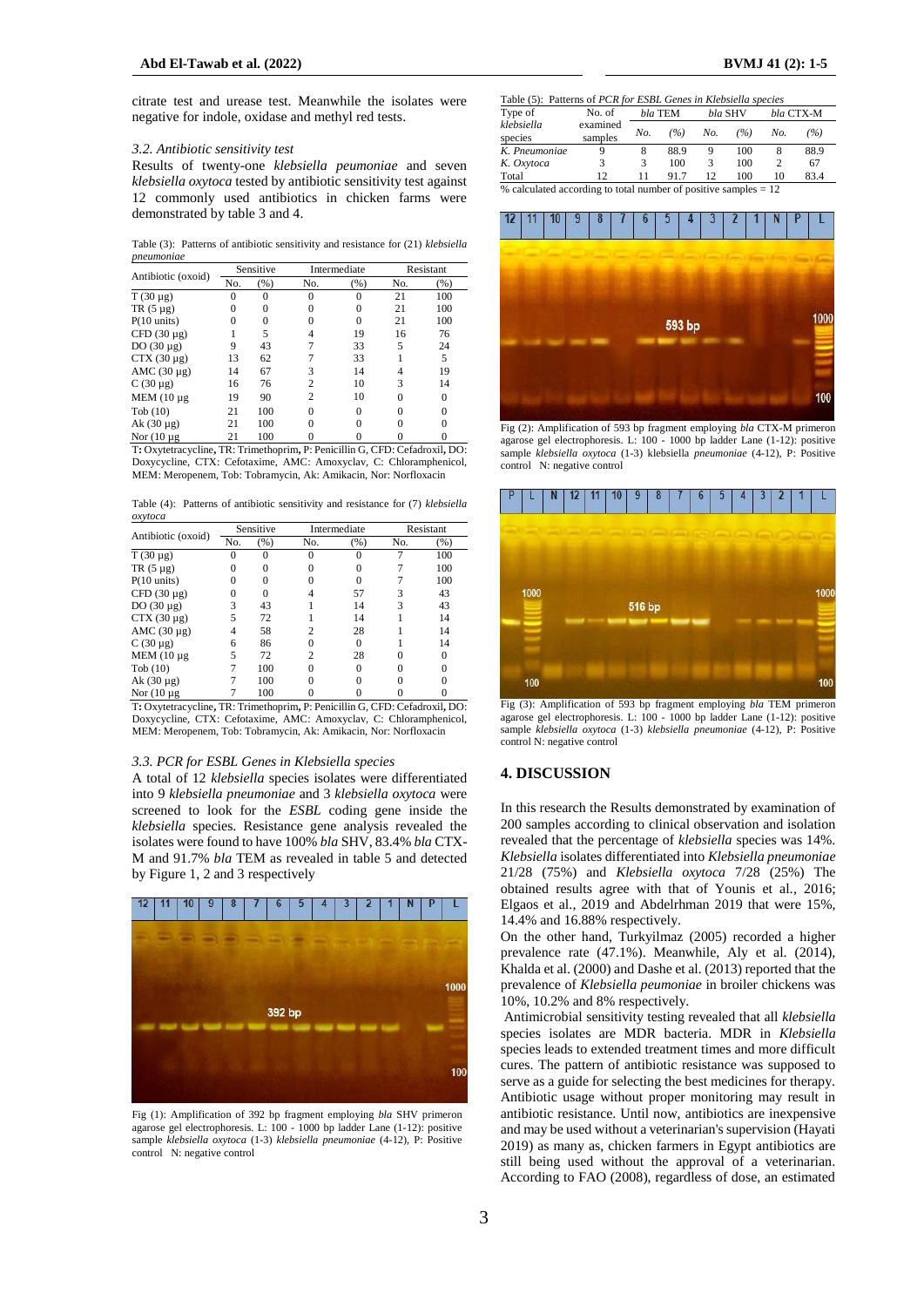75% of antimicrobial drugs given to intensively raised broiler chickens may be excreted into the environment, resulting in the emergence of antibiotic-resistant bacterial strains in humans. Furthermore, research suggests that antimicrobial residues in manure may be to blame for the pollution of soil, surface water, and groundwater resources near farms operating in intensive broiler rearing activities.

Twenty-eight *klebsiella* species were tested by antibiotic sensitivity test against twelve commonly used antibiotics in chicken farms. All isolates were resistant to Penicillin G 100%, Trimethoprim 100%, Oxytetracycline 100% this was agreed with Elgaos *et al.* (2019), Abdelrahman (2019) who reported that *klebsiella* species showed 100 % resistance to Penicillin G, Oxytetracycline. Because of its broad-spectrum action, this antibiotic is frequently utilized in a variety of applications. Since its introduction, the usage of Penicillin G, Trimethoprim, Oxytetracycline is quite high in farms. They are used for individual and flock therapy, as well as antimicrobial growth promoters administered through feed or drinking water.

Tetracycline is a kind of antibiotic that is frequently used in Egypt and globally dueto its efficacy as a broad-spectrum antibiotic that is quickly absorbed, inexpensive, and has few adverse effects. In human bacterial infections, nations that have prohibited or never used fluoroquinolones in poultry have substantially lower levels of resistance than countries that continue to use the antibiotics in poultry (WHO 2011).

Cephalosporin resistance has been documented at various rates. Cephalosporin resistance rates were measured in this investigation 76% for cefadroxil, 5% for cefotaxime They were not dissimilar to those previously mentioned by Salem *et al.* (2019), Ullah et al. (2009), On the contrary, the rate of cephalosporin resistance was measured by Younis *et al.*  (2016), Singh and Goyal (2003).

Isolates of *Klebsiella* are resistant to Doxycycline and Chloramphenicol in our research was 24%, 14% respectively and this was agreed with Younis et al. (2016), Abdelrahman (2019).

On the contrary, a decreased prevalence of resistance to Chloramphenicol reported by Elgaos et al. (2019). *Klebsiella* isolates' resistance to Amoxy clavulanic was 19% in our study, On the other hand Complete resistant to Amoxy clavulanic was measured by Younis et al. (2016).

*Klebsiella* isolates' resistance to Amikacin, Tobramycin, Norfloxacin In our research was 0%. All isolates were sensitive to Amikacin, Tobramycin, Norfloxacin, this result was agreed with Younis et al. (2016) for Amikacin but differ with him for Norfloxacin, while it was agreed with Elgaos *et al.* (2019) for Norfloxacin.

The presence of *ESBL* encoding genes can be used to identify *ESBL* bacteria. PCR assay was conducted in order to find certain antimicrobial resistance genes of *Klebsiella*  species. PCR assay could recognize *bla* CTX-M, *bla* TEM, *bla* SHV, and genes utilizing certain primer sequences that resulted in product sizes of 516 bp, 392bp and 593bp, respectively (Overdevest 2011)

Among the examined isolates the findings of this study revealed that the *bla* TEM gene was discovered at (91.7%) and then the *bla* CTX-M (83.4%). The obtained results which were not dissimilar to those previously reported by Hayati (2019), who found *bla* TEM gene 100% and so on *bla* CTX-M (90.9%). Al-Agamy et al. (2009), found that *bla* TEM in (84.1) %. Newire et al. (2013) bla TEM and bla SHV genes were discovered in 98 percent of *Klebsiella pneumoniae* isolates, *bla* CTX-M was carried by 11%, The dominant genotype discovered was the *bla* CTX-M gene, according to some research, The *ESBL* type was frequently viewed as a single or combined entity (Ibrahim and Hameed

2015).

The frequency of the *bla* SHV gene obtained in the current research 100% was not far from those previously reported by than Al-Agamy et al., (2009), where *bla* SHV genes were discovered in 97.3% of the examined samples.

Much lower values for these genes were 13% (Salem et al., 2019) for SHV, 60% for TEM and 33% for CTX-M βlactamase genes (Messai et al. 2008), whereas Bali et al. (2010) found that the most frequent genotype was TEM  $(73.43\%)$ , which was followed by SHV (21.87%), and CTX-M (17.18%). Hayati et al. (2019) found that *bla* SHV genes were detected in only one isolate from 11 *Klebsiella* species isolates.

The *ESBL* gene moves fast from animal to human due to genetic elements that are mobile including Bacterial transposons, insertion sequences, and integrons. Genetic factors may potentially spread resistance to other bacteria in the gastrointestinal tract of the animal. The pathogens are subsequently spread from the farm to the surrounding environment via trash, which is contaminated soil and water due to poor hygiene and sanitation. Around the farm and market, *ESBL* bacteria have been discovered in crops, soil, and water (Wu 2016)

All *Klebsiella pneumoniae* isolates with an *ESBL* gene were also MDR bacteria, based on antibiotic sensitivity testing results. The presence of Multidrug resistance bacteria puts human and animal health at risk. As a result of these problems, therapeutic choices may be limited. MDR-ESBL microorganisms also prompted the usage of antibiotics like colistin, which are no longer utilized owing to toxicity (Fard 2004)

Building surveillance systems and performing feed and livestock surveillance are examples of actions that might be performed. Poultry farms must also strengthen their biosecurity procedures. In intensive production systems, litter and manure waste must be carefully handled to avoid pollution of the air, land, and water, as well as severe health implications (Thyagarajan 2014).

## **5. CONCLUSION**

The current study concluded that, All *Klebsiella* species were classified as MDR bacteria and harbored *ESBL* genes. The presence of antibiotic resistance genes in bacteria has the potential to spread its resistance properties. Antibiotic sensitivity Test showed high multiple antibiotic resistances which require strict regulations of the use of antibiotics in veterinary therapy to minimize the emergence of resistant bacteria in animals which may increase the public health problem.

## **CONFLICT OF INTEREST**

The authors declare that they have no conflicts of interest for current data

#### **6. REFERENCES**

- 1. Abd-Elrahman-Somia, R. 2019. Studies on Antimicrobial Resistant Patterns and Pathogenicity of *Klebsiella* species isolated from Broiler chicken. Thesis, Master Department of Poultry Diseases Faculty of Veterinary Medicine Assiut University.
- 2. Al-Agamy, M.H.M.; Shibl, A.M. and Tawfik, A.F. 2009. Prevalence and molecular characterization of extendedspectrum β-lactamase-producing *Klebsiella* pneumoniae in Riyadh, Saudi Arabia. Ann. Saudi. Med., 29(4): 253–257 .
- 3. Aly, M.M.; Khalil, S.A. and Metwaly, A. 2014. Isolation and molecular identification of *Klebsiella* microbe isolated from Chicks. AJVS.; 43(1): 97-103.